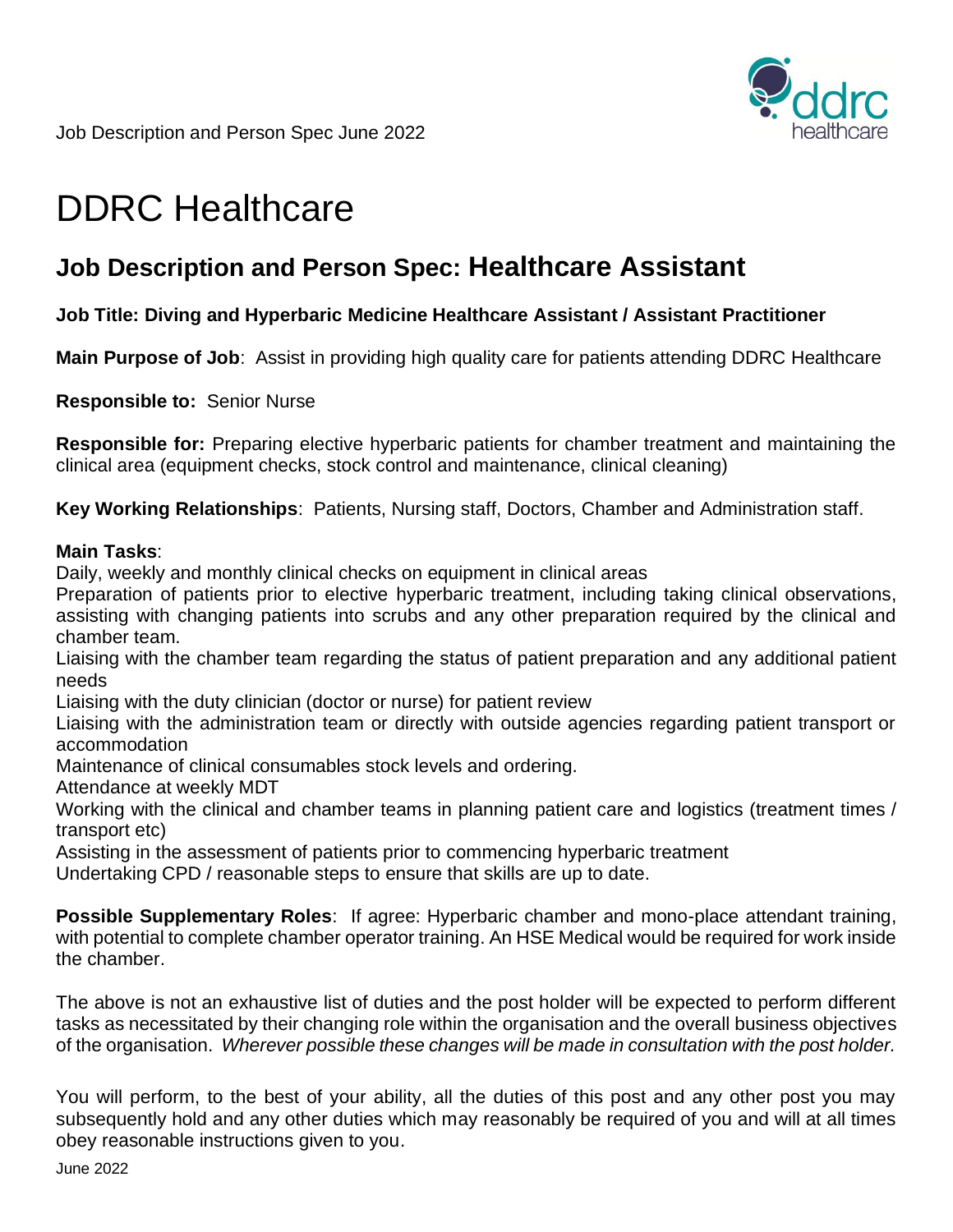

Job Description and Person Spec June 2022

### **Job Description agreed and approved.**

| Manager<br>Signature:    | Date: |  |
|--------------------------|-------|--|
| Postholder<br>Signature: | Date: |  |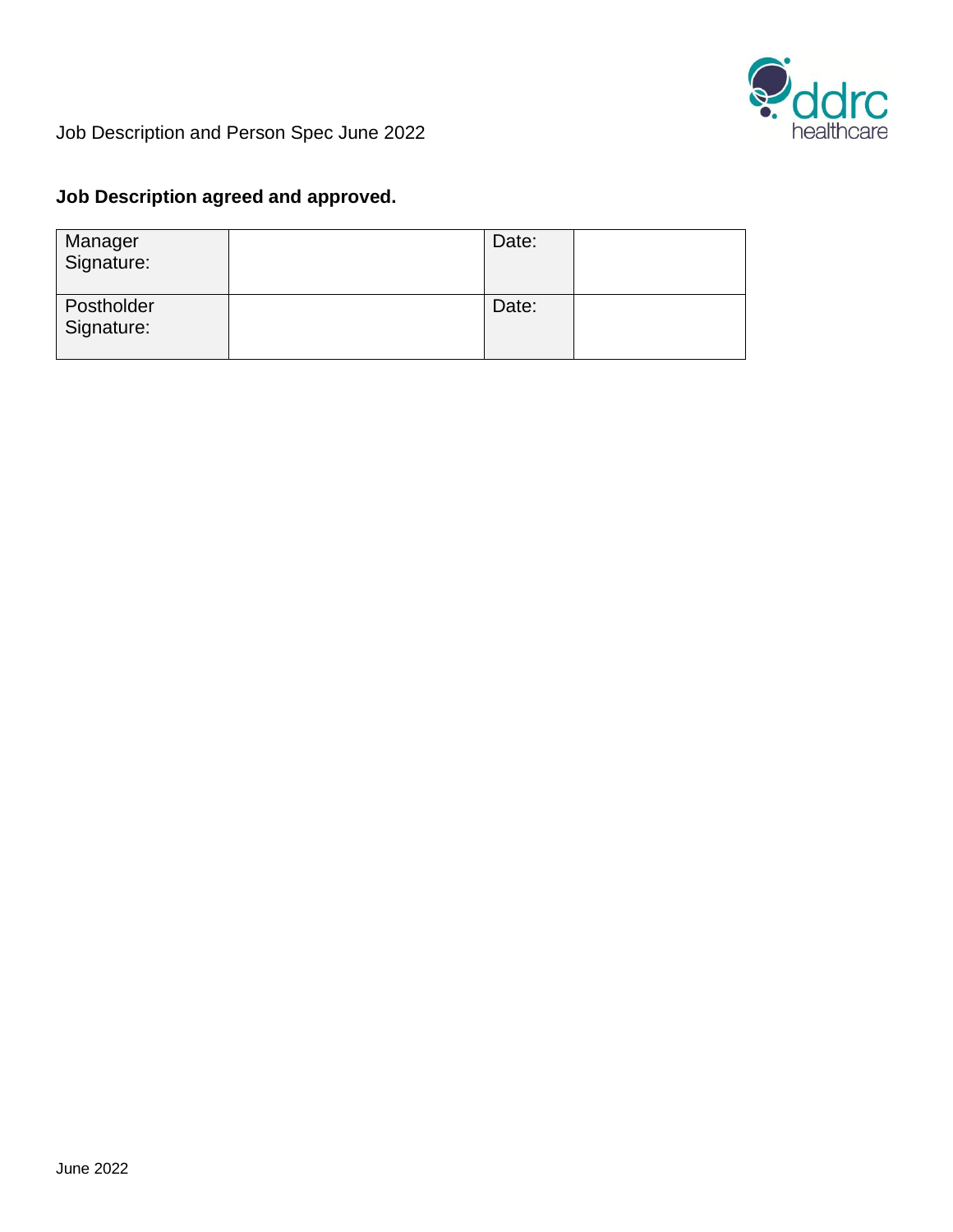

Job Description and Person Spec June 2022

## **Person Specification**

#### **Essential Skills:**

Good time management and organisational skills Excellent communication and interpersonal skills Competency in measuring and recording clinical observations, including blood sugar measurement IT literacy

#### **Essential Qualifications:**

NVQ in health & social care level 2, or equivalent such as Healthcare Support qualification GCSEs grade A-D/3-9 in Maths and English or Functional Skills level 1 in Maths and English

#### **Desirable Skills**

Wound care experience Acute care experience

#### **Personal Attributes:**

Honesty, loyalty, integrity and trustworthy Ability to work well within a team-based environment Able to work semi-autonomously Professional demeanour and appearance Must be able to work to the DDRC Healthcare Organisational Values.